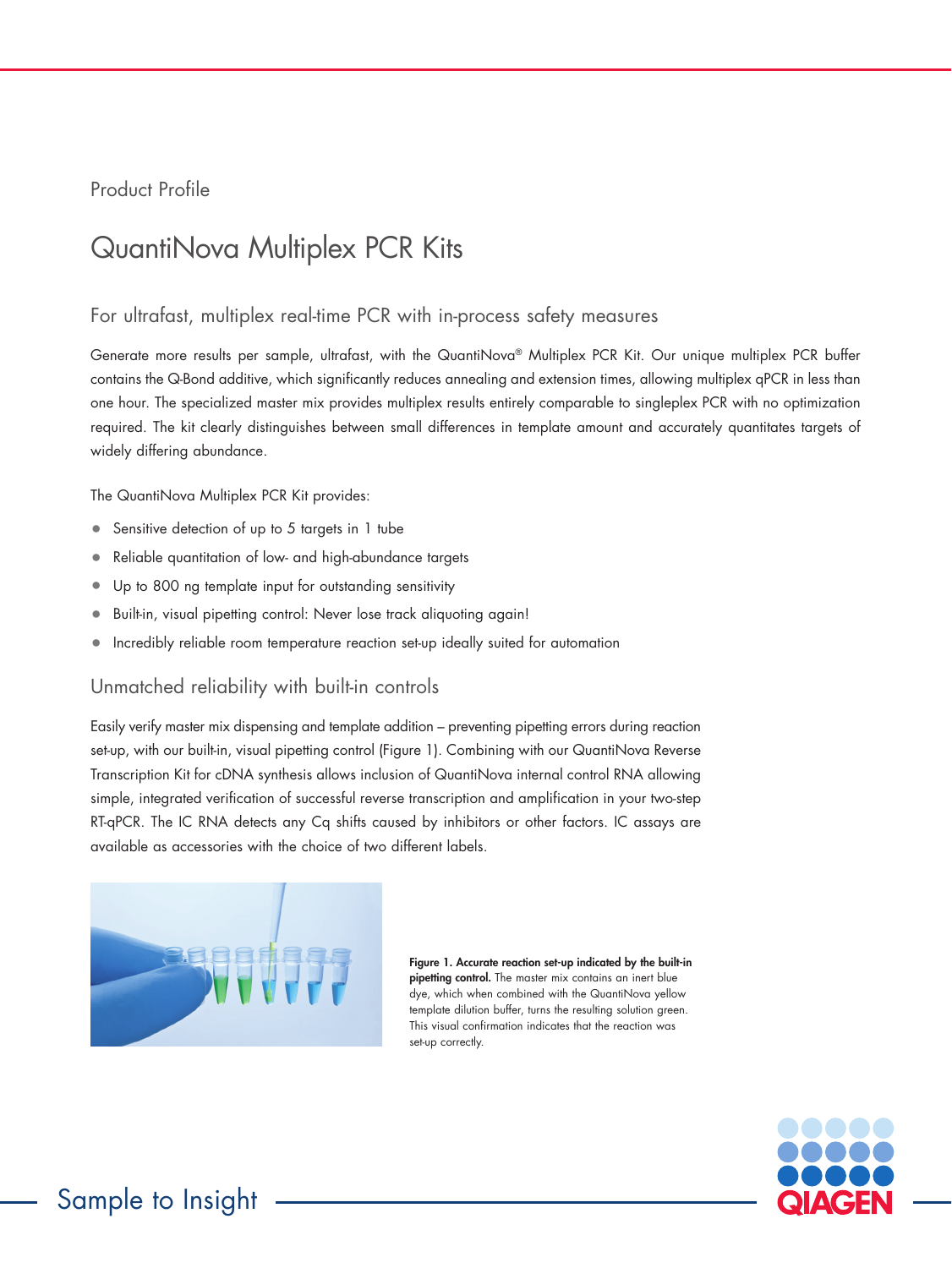#### True room temperature reaction set-up with our unique hot-start mechanism

Our highly stringent antibody-mediated, hot-start mechanism prevents extension of nonspecifically annealed primers and formation of primer–dimers. This ensures outstanding specificity and hours of room temperature stability! This makes room temperature set-up incredibly reliable and is ideally suited for automated workflows.



Figure 2. Highly stringent antibody-mediated, hot-start mechanism. The QuantiNova DNA Polymerase is kept inactive by the QuantiNova Antibody and QuantiNova Guard until the initial heat activation step. With 2 minutes at 95°C, the QuantiNova Antibody and QuantiNova Guard are denatured and the QuantiNova DNA Polymerase is activated, enabling the PCR amplification.

# Accurately quantitate low and high amounts of input DNA

Increase efficiency and minimize handling errors by analyzing multiple targets in the same reaction. 35 Accurate multiplex analysis relies on efficient amplification of all targets within the reaction without 30 any competitive effects. Our unique PCR buffer includes a balanced combination of K+ and NH<sup>4+</sup> ions and our unique, synthetic Factor MP – promoting stable and efficient annealing of primers and 20 probes to your templates. Get high efficiency amplification of all targets, regardless of abundance.



Figure 3. Sensitive detection in singleplex and 4-plex PCR with low amounts of input gDNA. Singleplex and 4-plex PCR was performed using TaqMan assays for LINE1, ACTB, GAPDH and CDK1. 48, 24, 12 and 6 pg (corresponding to the amount of a single cell) of gDNA were used as template. A Singleplex reactions and B 4-plex detection. The diagrams demonstrate Cq the comparability and sensitivity of the results for singleplex and 4-plex amplification using the QuantiNova Multiplex PCR 40 Kit, even for very low template input amounts. 35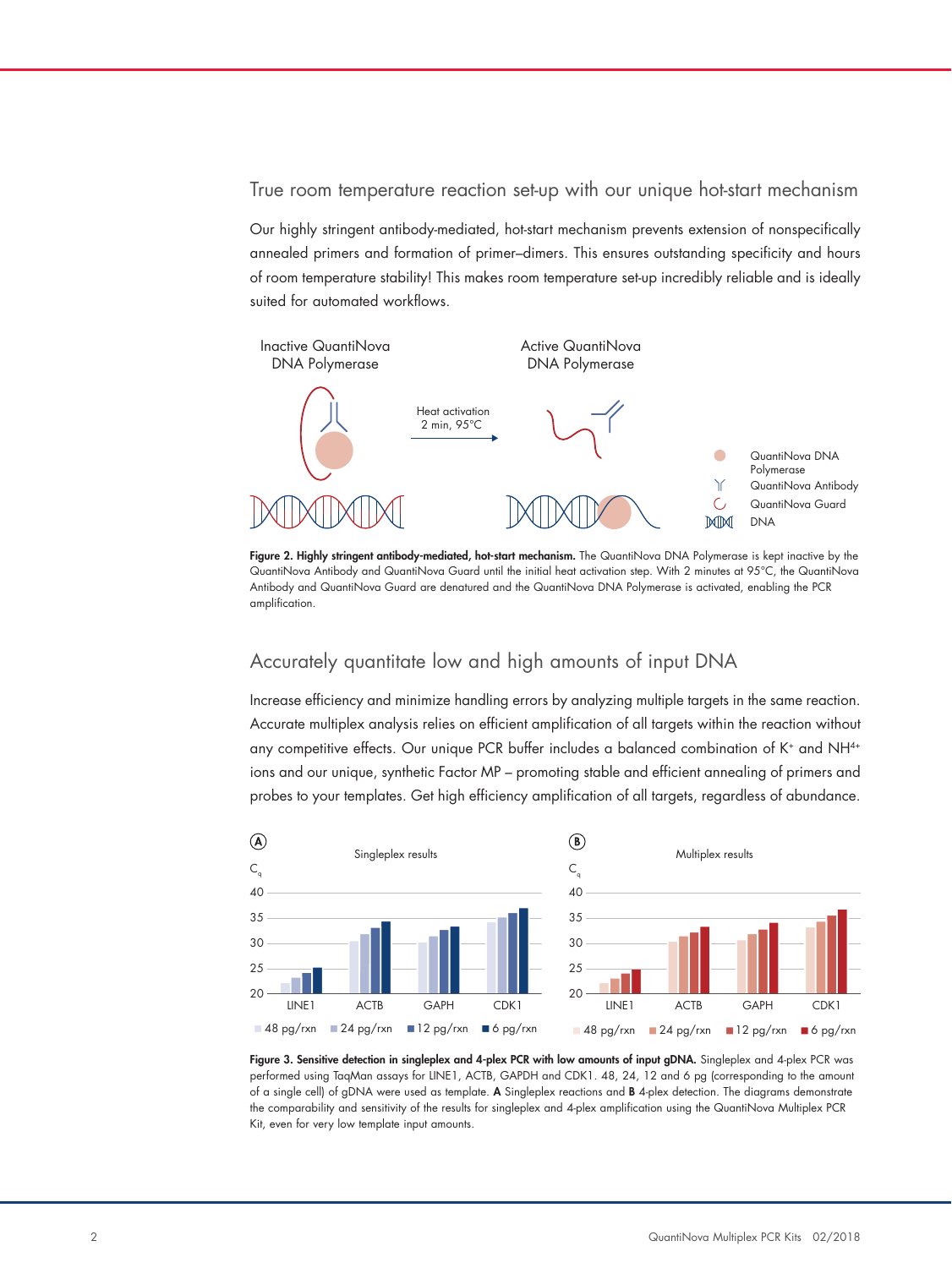



# Exploit the full multiplexing capacity of your equipment

Real-time PCR instruments with advanced optics and analysis software, like the Rotor-Gene Q, will allow for even more multiplexed reactions, letting you fully exploit the multiplexing capability of the QuantiNova Multiplex PCR Kit.





Amplication plot as displayed in Q-Rex software